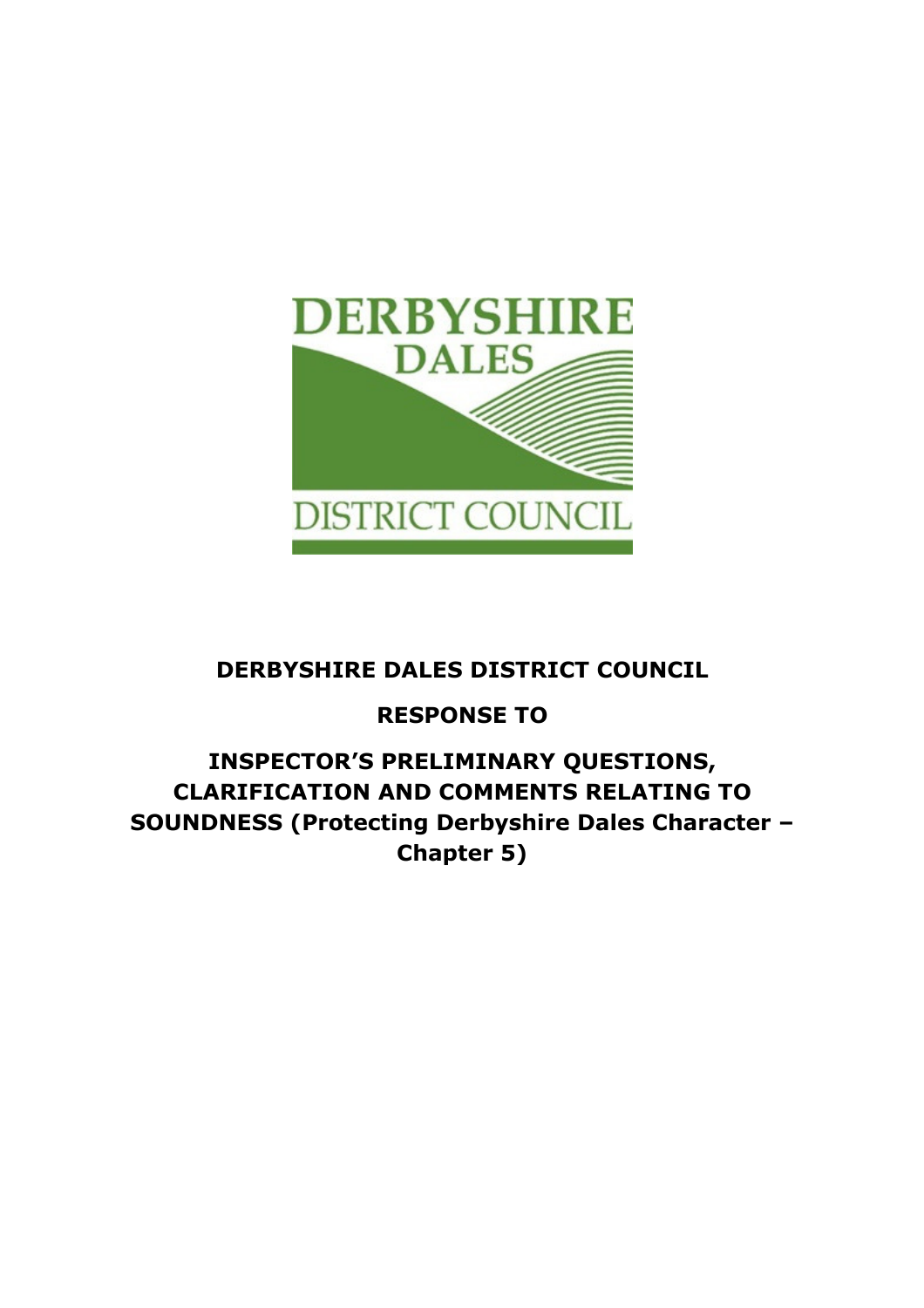### DERBYSHIRE DALES LOCAL PLAN EXAMINATION

## INSPECTOR'S PRELIMINARY QUESTIONS, CLARIFICATION AND COMMENTS RELATING TO SOUNDNESS (Protecting Derbyshire Dales Character – Chapter 5)

#### Introduction

1. The purpose of this note is to seek clarification from the Council on a number of matters relating to Chapter 5 of the Local Plan. These matters have emerged from my preparation so far, including assessing representations. I will have further questions during the preparation period.

## Policy PD1

2. There is a degree of overlap between the  $3<sup>rd</sup>$  and  $4<sup>th</sup>$  bullet points so they could potentially be merged. Design and Access Statements are only required for certain forms of development as defined by Section 9 of the Town and Country Planning (Development Management Procedure) Order 2015.

## District Council Response

The District Council agrees with the Inspector and will prepare a modification to Policy PD1, to address this point.

3. The 5<sup>th</sup> bullet point seeks 'high quality design' for development on the edge of settlements whereas one of the core planning principles of the National Planning Policy Framework (the Framework) is to 'always seek to secure high quality design'. It would seem more appropriate to refer to 'high quality design' at the start of the policy or within the  $1<sup>st</sup>$  bullet point rather than in a bullet point referring to development in a particular location.

## District Council Response

The District Council agrees with the Inspector and will prepare a modification to Policy PD1 to include reference to 'high quality design' at the start of the policy such that the aspiration is for this to be achieved throughout the whole of the plan area.

## Policy PD2

4. Paragraph 5.15 appears to be setting out policy tests but is contained within the justification to the policy. This paragraph and elements of the policy itself seem to be repeating national policy as contained within the Framework, albeit in places there are inconsistencies in wording which could lead to difficulties for applicants and decision makers. I would recommend stripping out those elements of Policy PD2 which repeat what is said in Chapter 12 of the Framework, albeit that the policy and/or explanation would need to make reference to national policy. There is also repetition in relation to heritage assets and conservation areas. Such changes would help to simplify what is a long and convoluted policy.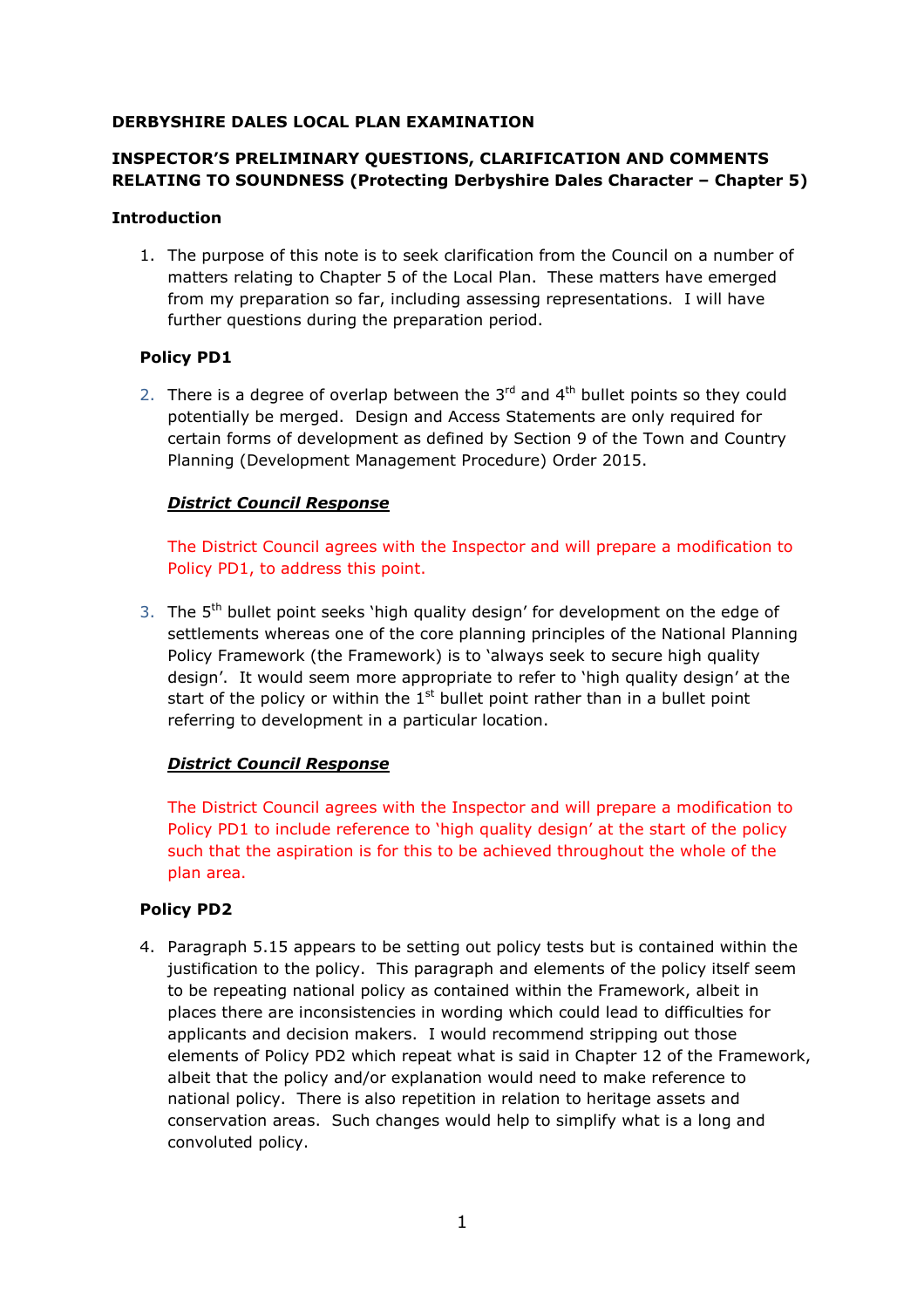## District Council Response

The District Council received representations from the National Trust in respect of Paragraph 5.15 (Rep No. 2736/268) suggesting that it should be embodied within policy rather than sit outside policy. The Officers response to this representation as presented to the Council meeting held on  $8<sup>th</sup>$  December was as follows:

"Paragraph 5.15 sets out the District Council's expectations in relation to development that may have an impact upon a heritage asset. Policy PD2 sets out the criteria by which the District Council will consider development proposals that have an impact upon heritage assets. Whilst Paragraph 5.15 sets out a strong statement of intent Policy PD2 is much more balanced in its approach and seeks to reflect the guidance in the NPPF - to include the expectations as set out in Paragraph 5.15 in a policy would result in a policy that would exceed the balanced requirements of the NPPF"

However taking account of the Inspectors comments, the District Council will prepare modifications that address any inconsistencies between Paragraph 5.15 and Policy PD2, and which seeks to avoid duplication with the requirements of the NPPF.

5. Paragraph 126 of the Framework makes reference to LPAs setting out a 'positive strategy…..including heritage assets most at risk through neglect, decay and other threats'. Policy PD2, although referring to 'encouraging the repair and reuse of heritage assets at risk', is not very proactively worded in this respect.

## District Council Response

The Inspectors comments are noted. Prior to the commencement of the hearing sessions, the District Council will prepare a modification to address this point.

6. The  $10^{th}$  and  $11^{th}$  bullet points appear overly restrictive. For example in respect of the 10<sup>th</sup> the interiors of buildings in conservation areas are not protected and in most cases would not have any particular value. Moreover the fabric of many buildings may be able to sustain change and indeed might be improved by such change. In respect of the  $11<sup>th</sup>$  do design proposals need to make a significant contribution? A modest householder development in a conservation area could preserve the heritage asset but would not make a 'significant contribution'.

## District Council Response

The Derbyshire Dales plan area contains over 1300 listed buildings and 33 conservation areas with a number of Ancient Monuments, Listed Parks and Gardens. As such they play an important role in defining the character and identity of the area, which needs to be carefully managed through the planning process.

Although Policy PD2 has the support of Historic England, the District Council through Modifications M19 to M22 (SD03) has sought to bring forward revisions to the Policy which seek to ensure that it better aligns with the requirements of Paragraph 126 to Paragraph 141 of the NPPF, and address representations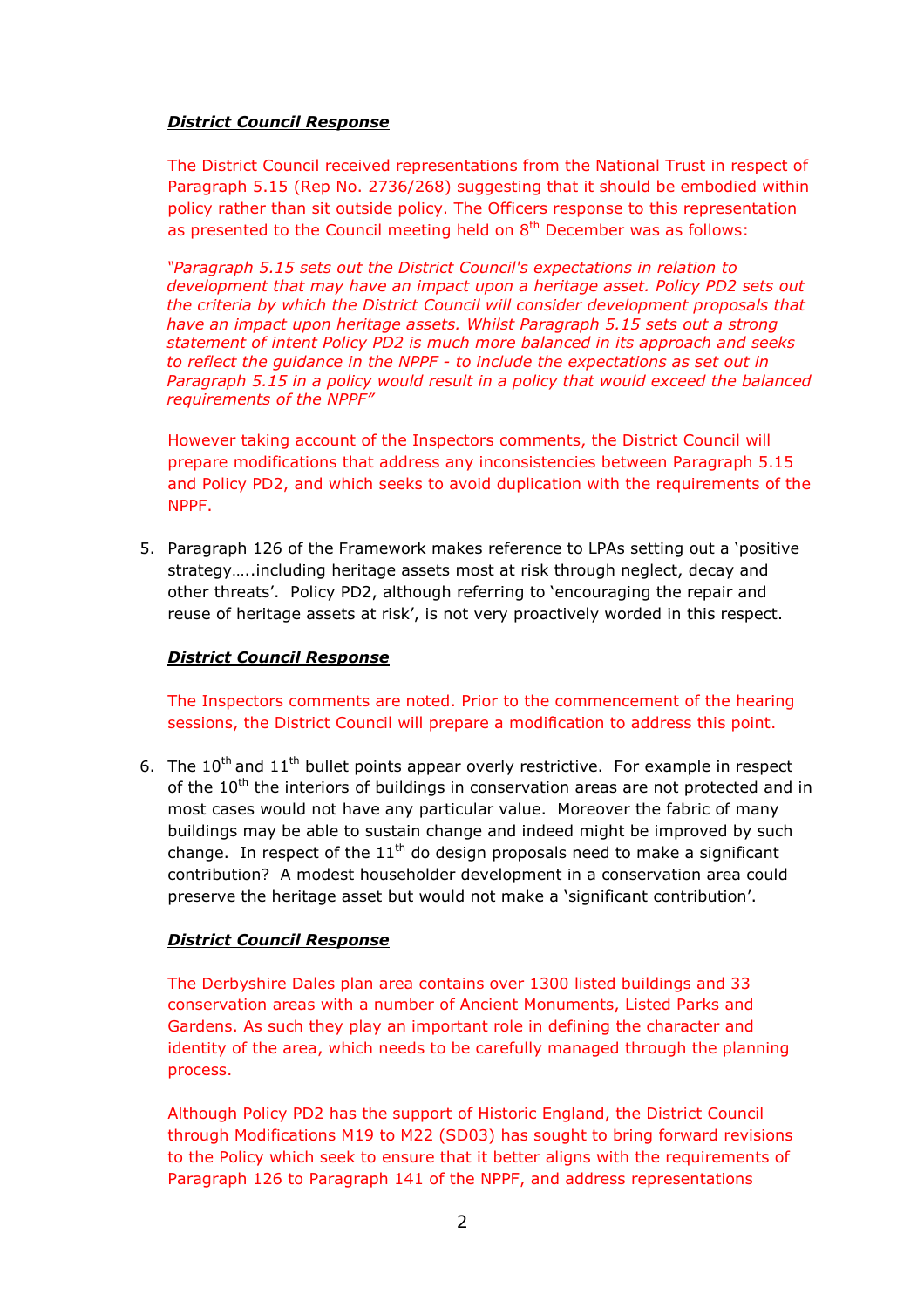received from the National Trust, Derbyshire County Council and Gladman Developments.

In regard to the 10<sup>th</sup> bullet point, the District Council acknowledges that the interiors of unlisted buildings in Conservation Areas are not protected, however this aspect of the policy would only apply to a listed building where the interior is protected by virtue of its' listing. In regard to the Inspectors comments about the change to the fabric of a building, the District Council is in agreement. However the policy does not restrict change, rather it provides guidance on when change would be considered acceptable.

The 10<sup>th</sup> bullet point of Policy PD2 as currently drafted replicates a policy which was originally formulated during the joint working arrangements with High Peak Borough Council. High Peak Borough Council have since adopted this policy criterion in exactly the same form (Adopted High Peak Local Plan 2016 - Policy EQ7 – bullet point 5). However, the District Council is agreeable to further modification should the Inspector consider it necessary.

In regard to the  $11<sup>th</sup>$  bullet point the Inspectors comments are noted. Prior to the commencement of the hearing sessions, the District Council will prepare a modification to address this point.

#### Policy PD3

7. The bullet point that relates to Sites of Special Scientific Interest (SSSIs) does not include the word 'normally' whereas paragraph 118 of the Framework states that development which has an adverse effect on a SSSI 'should not normally be permitted'. The 3<sup>rd</sup> bullet point should be split so that 'conserving and enhancing regionally and locally designated sites' is separate from the remainder of the bullet which covers a separate test.

## District Council Response

The Inspectors comments are noted. Prior to the commencement of the hearing sessions, the District Council will prepare a modification to address these points.

8. Figure 8 does not show Special Protection Areas (SPA) and Special Areas of Conservation (SAC) albeit that they are shown as SSSIs. Should SPA and SAC be shown?

## District Council Response

Figure 8 shows the ecological network of the Derbyshire Dales. Although the Policies Maps in the adopted Derbyshire Dales Local Plan already include the extent of the SPA and SAC's the District Council will prepare a modification to Figure 8 to indicate their location.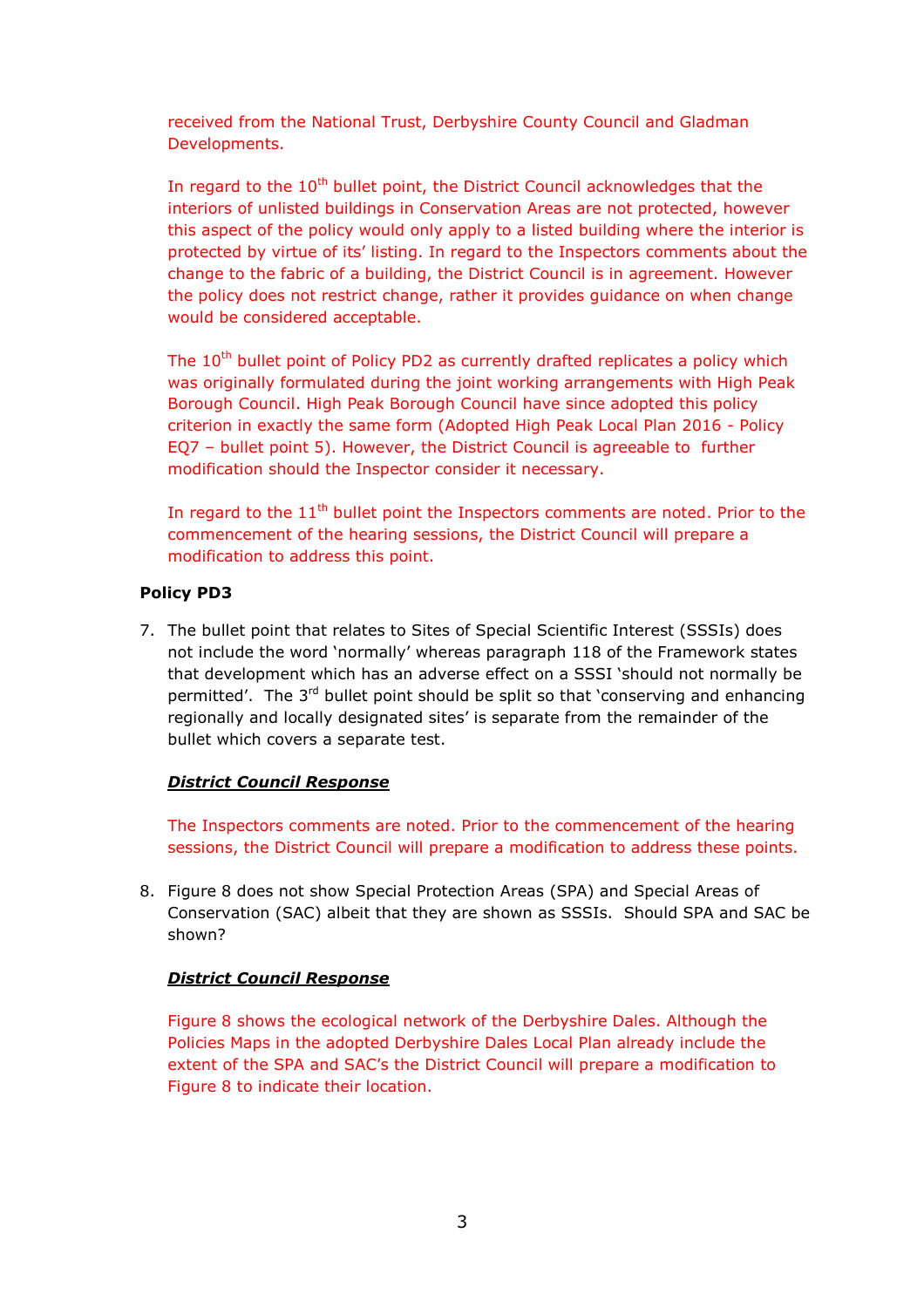## Policy PD5

9. The policy requires that development 'protect or enhance the landscape character of the Plan area' which is more far reaching than the Framework which seeks protection of valued and designated landscapes (paragraphs 109 and 115). The policy should acknowledge that some landscapes can accommodate change to a greater degree than others and in this respect would not be 'protected'.

## District Council Response

The purpose of Derbyshire Dales District Council Landscape Sensitivity Study (CD49) was to assess the sensitivity of the landscape surrounding settlements to accommodate new housing development. It identified areas of high, medium and low sensitivity to accommodate development, which in turn informed the assessment of sites through the SHELAA process. The District Council therefore agrees with the Inspector that there are some areas of the plan area that are more able to accommodate change than others.

The first part of Policy PD5 as currently drafted replicates a policy which was originally formulated during the joint working arrangements with High Peak Borough Council. High Peak Borough Council have since adopted this policy in almost exactly the same terms to those expressed (Adopted High Peak Local Plan 2016 - Policy EQ2) with the exception that development proposals are required to 'protect and/or enhance' landscape character, appearance and local distinctiveness.

However, the District Council is agreeable to further modification should the Inspector consider it necessary.

## Policy PD6

10. There appears to be inconsistency between the tests relating to the loss of ancient woodland and veteran trees compared to those applied to protected and other trees, hedgerows and woodland in that for the former the benefits of the development are to be weighed against the loss (reflecting paragraph 118 of the Framework) whereas with the latter 'the unacceptable loss…..will not be permitted'. The test relating to protected and other trees should be modified so that it sets a lower bar compared to ancient woodland and veteran trees.

## District Council Response

The Inspectors comments are noted. Prior to the commencement of the hearing sessions, the District Council will prepare a modification to address these points.

## Policy PD7

11. There is inconsistency between paragraph 5.52 which refers to 'very good or above assessment using the BREEAM standards' and the policy itself which refers to a 'good standard'.

## District Council Response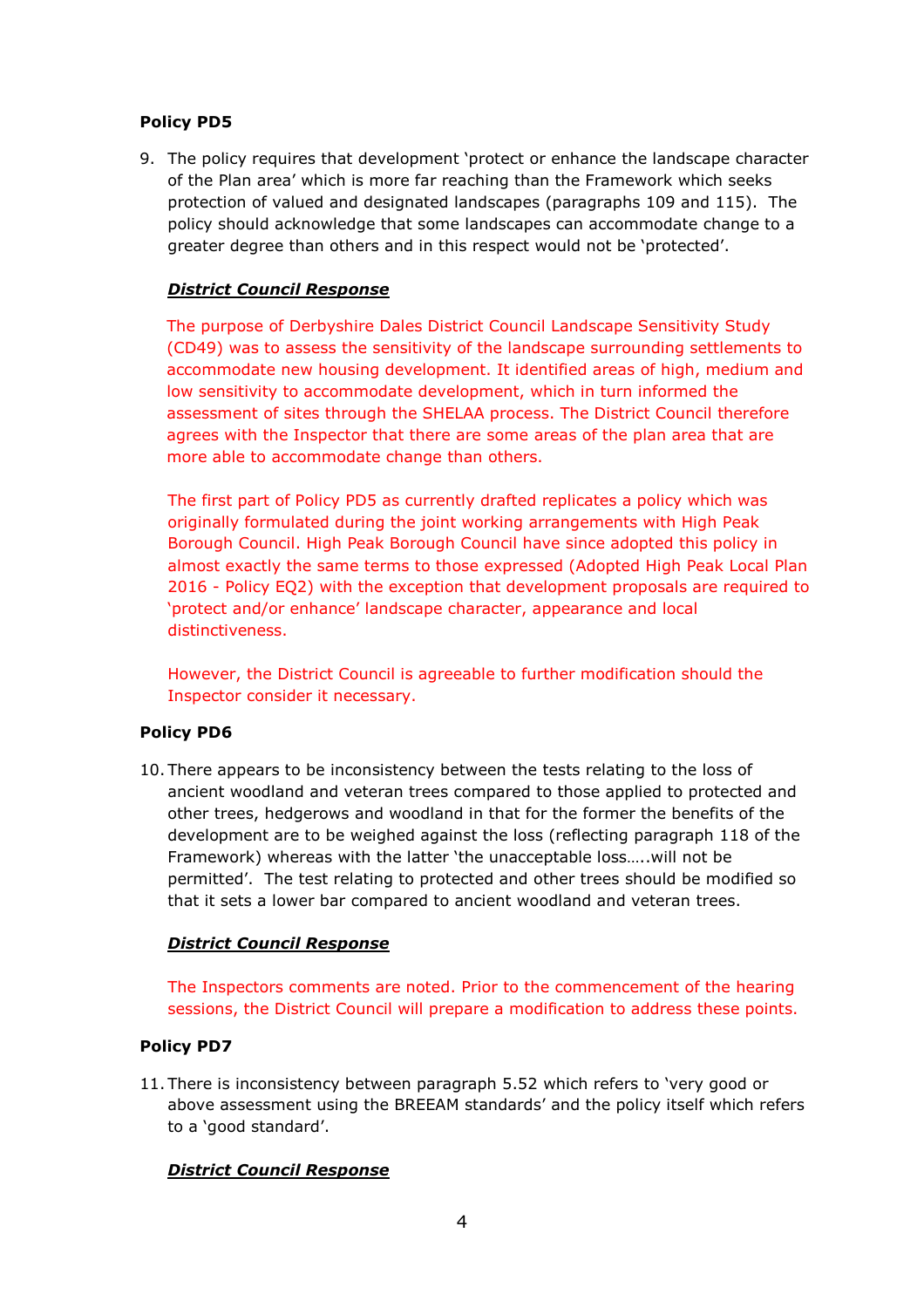The intention of the policy is to ensure that new developments achieve the highest BREEAM standards possible. As such the District Council acknowledge this inconsistency and will prepare modifications to Policy PD7 to ensure that it makes appropriate reference to 'very good or above' BREEAM standards..

12. The  $3^{rd}$  bullet point, in requiring that renewable energy installations do not have an adverse impact on the landscape, is setting a high bar and goes beyond paragraph 97 of the Framework and indeed advice within the Planning Practice Guidance (PPG).

#### District Council Response

Paragraph 97 in the NPPF indicates that policies should be designed to maximise renewable and low carbon energy development while ensuring that adverse impacts are addressed satisfactorily, including cumulative landscape and visual impacts.

The Planning Practice Guidance states the need for positive criteria and clarity. It recommends that the need for renewable of low carbon energy should not override the need for environmental protection. The guidance also states that development in National Parks and areas close to them will need careful consideration. The  $3<sup>rd</sup>$  bullet point in Policy PD7 is intended to allow development of renewable energy installations where they do not have an adverse impact on the landscape and landscape setting of the National Park.

The District Council consider that the purpose of the  $3<sup>rd</sup>$  bullet point is to ensure that appropriate consideration is given to the impact that renewable energy installations have on the landscape character of the plan area. It does not place a moratorium on renewable energy development; rather it is part of the balanced judgment that the District Council will need to take in determining planning applications for renewable energy developments.

If the Inspector, having reviewed this point, considers that it is necessary to modify this bullet point then the District Council will prepare an appropriate modification.

13. Is the  $4<sup>th</sup>$  bullet point (flood risk) necessary having regard to the content of Policy PD8?

#### District Council Response

The District Council acknowledges that there is potential for duplication between the 4th bullet point of Policy PD7 and the requirements of Policy PD8. Prior to the commencement of the hearing sessions, the District Council will prepare a modification to address this point.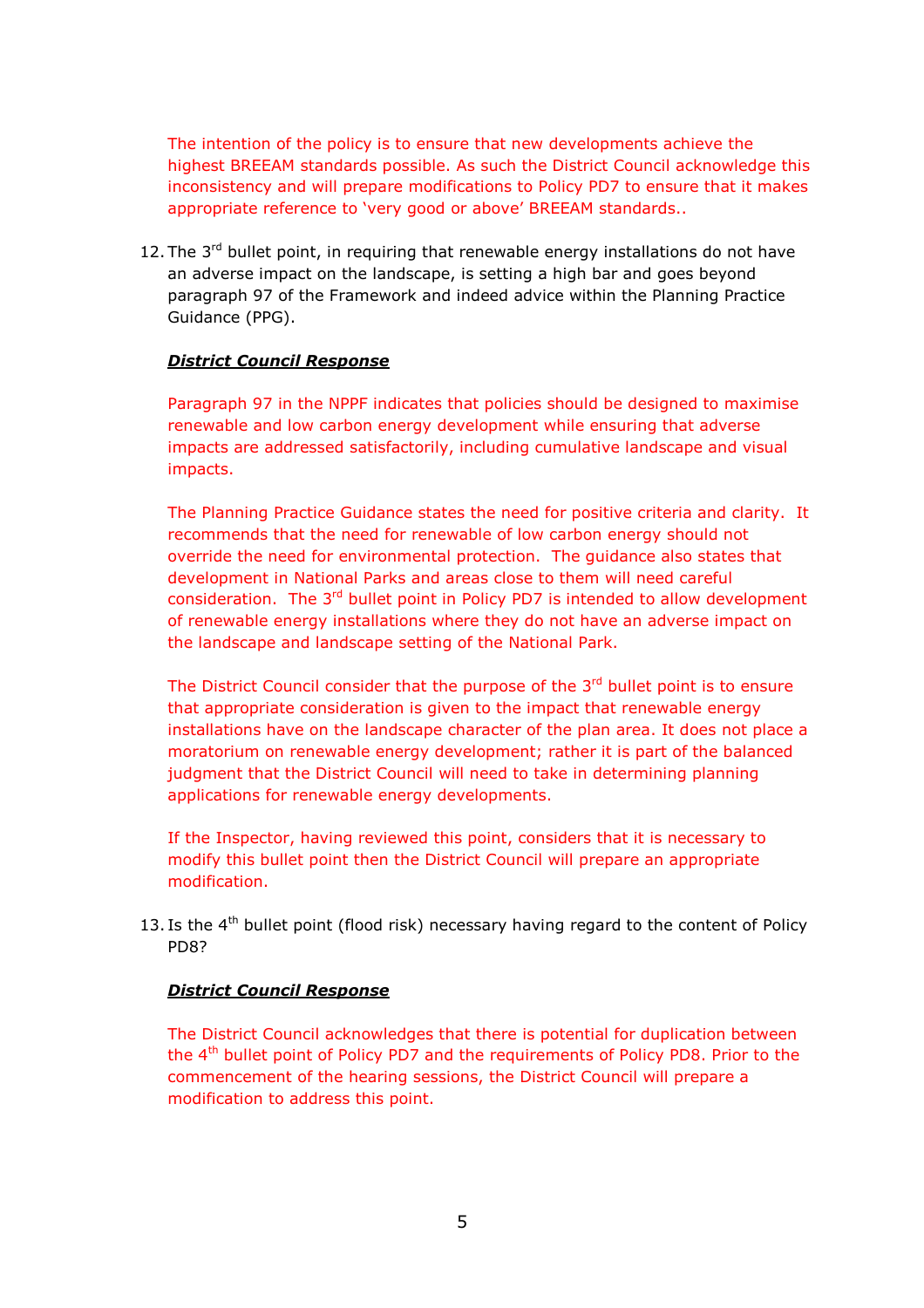## Policy PD8

14. The policy is long, overly prescriptive and repeats national policy. National policy can be cross-referenced but does not need to be repeated.

## District Council Response

The District Council acknowledge the Inspectors comments.

The content of this policy was informed by representations from the Environment Agency to the Derbyshire Dales Local Plan Draft Plan (CD08). The Environment Agency has not raised any representations in respect of this policy as set out in the Derbyshire Dales Local Plan Pre Submission Draft (SD01).

Whilst the District Council acknowledges that Policy PD8 is long, given the extent of potential areas at risk from flooding as identified in the Derbyshire Dales Strategic Flood Risk Assessment (CD39), it is considered necessary to have a comprehensive policy to ensure that development fully takes account of flood risk issues in the plan area. Whilst Policy PD8 does duplicate parts of national policy, it nonetheless provides a comprehensive policy basis for the consideration of development proposals.

However, if having reviewed the points above the Inspector considers that it is necessary to modify this policy further, the District Council will prepare an appropriate modification.

15.Some of the criteria within the section that starts with 'where development accords with the principles listed above, it will only be permitted if' are desirable but are unlikely to be essential e.g. grey water recycling. What is intended by the term 'ecological flood storage value'?

## District Council Response

The intention of this section of Policy PD8 is to seek to ensure that new development contributes as much as practically possible to minimising the risk of flooding. The District Council acknowledges that some of the elements included in this section of Policy PD8 may not be achievable all the time. In such instances this will form part of the balanced judgment that the District Council will need to take in determining planning applications where flood risk is a consideration.

The Flood and Water Management Act (2010) and Environment Agency Catchment Flood Management Plans promote working with natural processes wherever possible. The 'ecological flood storage value of the water environment 'is part of the process of natural flood risk management (NFM), whereby the reductions to flood peaks and timings and the restoration, enhancement and alteration of natural features are used without using traditional flood defence hard engineering that can disrupt these natural processes. The Environment Agency advise that environmental, social and other benefits (such as reduced soil erosion) can be provided simultaneously with reducing flood risk. Along with making existing flood defences more resilient to climate change, NFM also helps